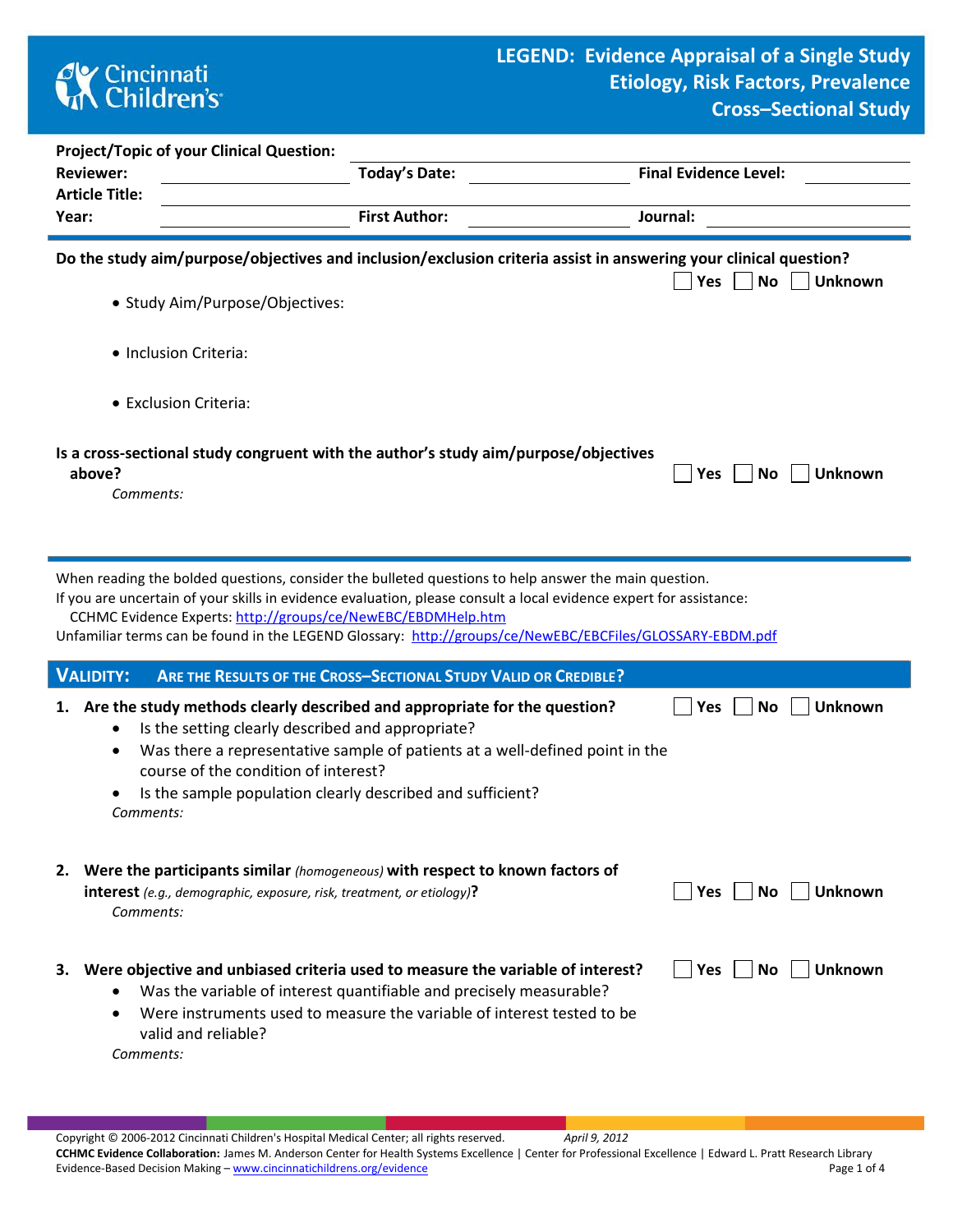

## **LEGEND: Evidence Appraisal of a Single Study Etiology, Risk Factors, Prevalence Cross–Sectional Study**

 $\Box$  Yes  $\Box$  No  $\Box$  Unknown

|  | 4. Was there freedom from conflict of interest? |  |  |  |  |  |  |
|--|-------------------------------------------------|--|--|--|--|--|--|
|--|-------------------------------------------------|--|--|--|--|--|--|

• Sponsor/Funding Agency or Investigators *Comments:* 

|    | <b>ARE THESE VALID STUDY RESULTS IMPORTANT?</b><br><b>RELIABILITY:</b>                                                                                                                                                                                                                                                   |
|----|--------------------------------------------------------------------------------------------------------------------------------------------------------------------------------------------------------------------------------------------------------------------------------------------------------------------------|
| 5. | Did the study have a sufficiently large sample size?<br><b>Unknown</b><br><b>No</b><br>Yes<br>Was a power analysis described?<br>Did the sample size achieve or exceed that resulting from the power analysis?<br>Did each subgroup also have sufficient sample size (e.g., at least 6 to 12 participants)?<br>Comments: |
|    | 6. Were the statistical analysis methods appropriate?<br><b>No</b><br><b>Unknown</b><br>Yes<br>Were the statistical analysis methods clearly described?<br>If subgroups were evaluated, was a statistical adjustment made for the differences?<br>Comments:                                                              |
| 7. | What are the main results of the study? (e.g., Helpful data: Page #, Table #, Figures, Graphs)                                                                                                                                                                                                                           |
|    | For a Prevalence Study: What is the rate (e.g., number per population)?                                                                                                                                                                                                                                                  |
|    | For an Etiology Study: How strong is the association/correlation between<br>known factors and the variable of interest?                                                                                                                                                                                                  |
|    | What were the measures of statistical uncertainty (e.g., precision)?<br>(Were the results presented with Confidence Intervals or Standard Deviations?)                                                                                                                                                                   |
|    | 8. Were the results statistically significant?<br>Unknown<br><b>Yes</b><br>No<br>Note: This question may not be applicable in all prevalence studies.<br>Comments:                                                                                                                                                       |
|    | <b>Unknown</b><br>9. Were the results clinically significant?<br>Yes<br>No<br>If potential confounders were identified, were they discussed in relationship<br>to the results?<br>Comments:                                                                                                                              |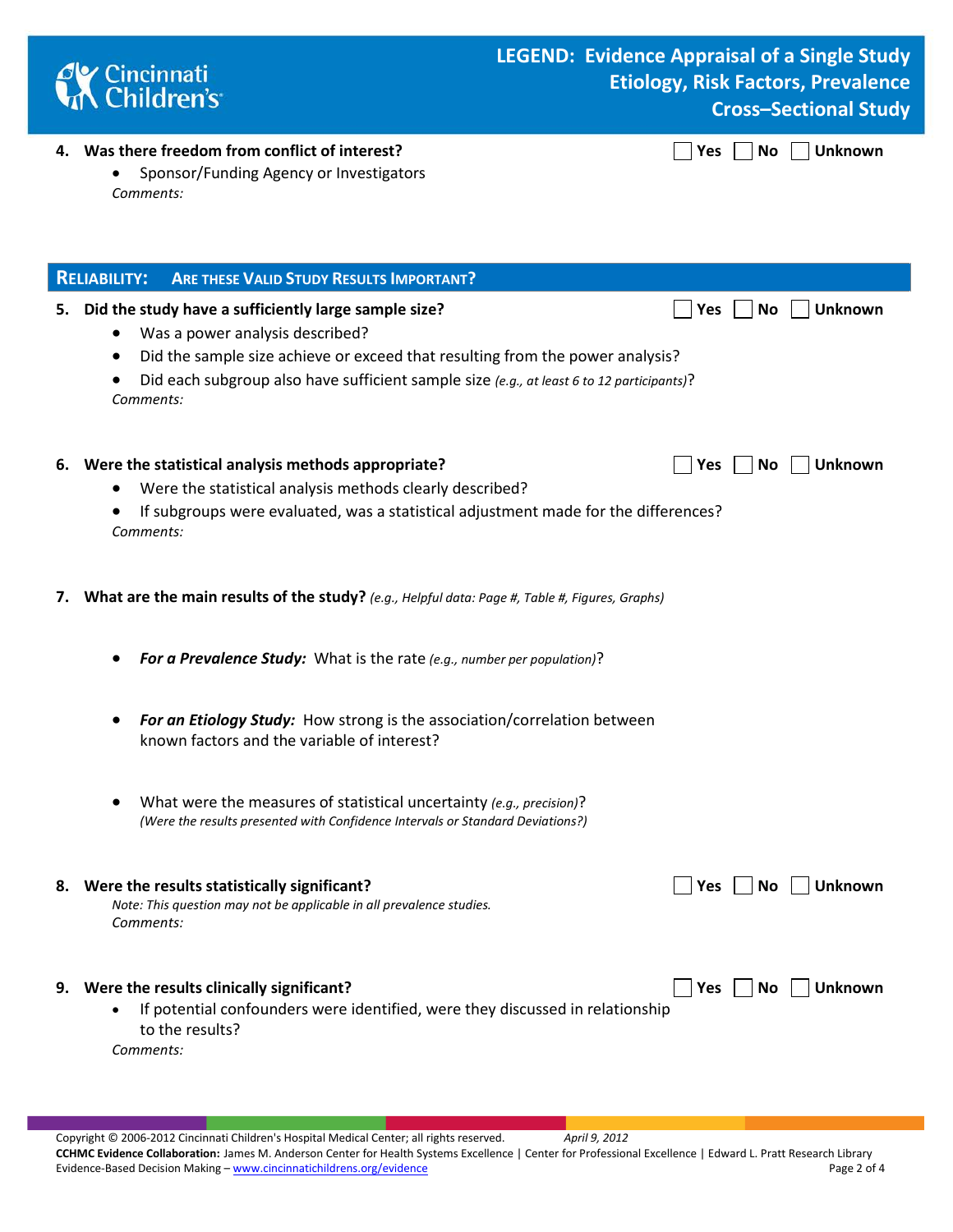

| <b>APPLICABILITY: CAN I APPLY THESE VALID, IMPORTANT STUDY RESULTS TO MY POPULATION?</b>                                                                                                                                                                                                                                                               |                               |
|--------------------------------------------------------------------------------------------------------------------------------------------------------------------------------------------------------------------------------------------------------------------------------------------------------------------------------------------------------|-------------------------------|
| 10. Can the results be applied to my population of interest?<br>Is the setting of the study applicable to my population of interest?<br>$\bullet$<br>Were the participants in this study similar to my population of interest?<br>$\bullet$<br>Does the variable of interest apply to my population or question of interest?<br>$\bullet$<br>Comments: | Unknown<br>Yes<br>No.         |
| 11. Are my patient's and family's values and preferences satisfied by the knowledge<br>gained from this study?<br>Comments:                                                                                                                                                                                                                            | <b>Unknown</b><br>Yes<br>No l |
| 12. Would you include this study/article in development of a care recommendation?    <br>Comments:                                                                                                                                                                                                                                                     | No.<br>Unknown<br>Yes         |

**ADDITIONAL COMMENTS OR CONCLUSIONS ("TAKE-HOME POINTS"):**